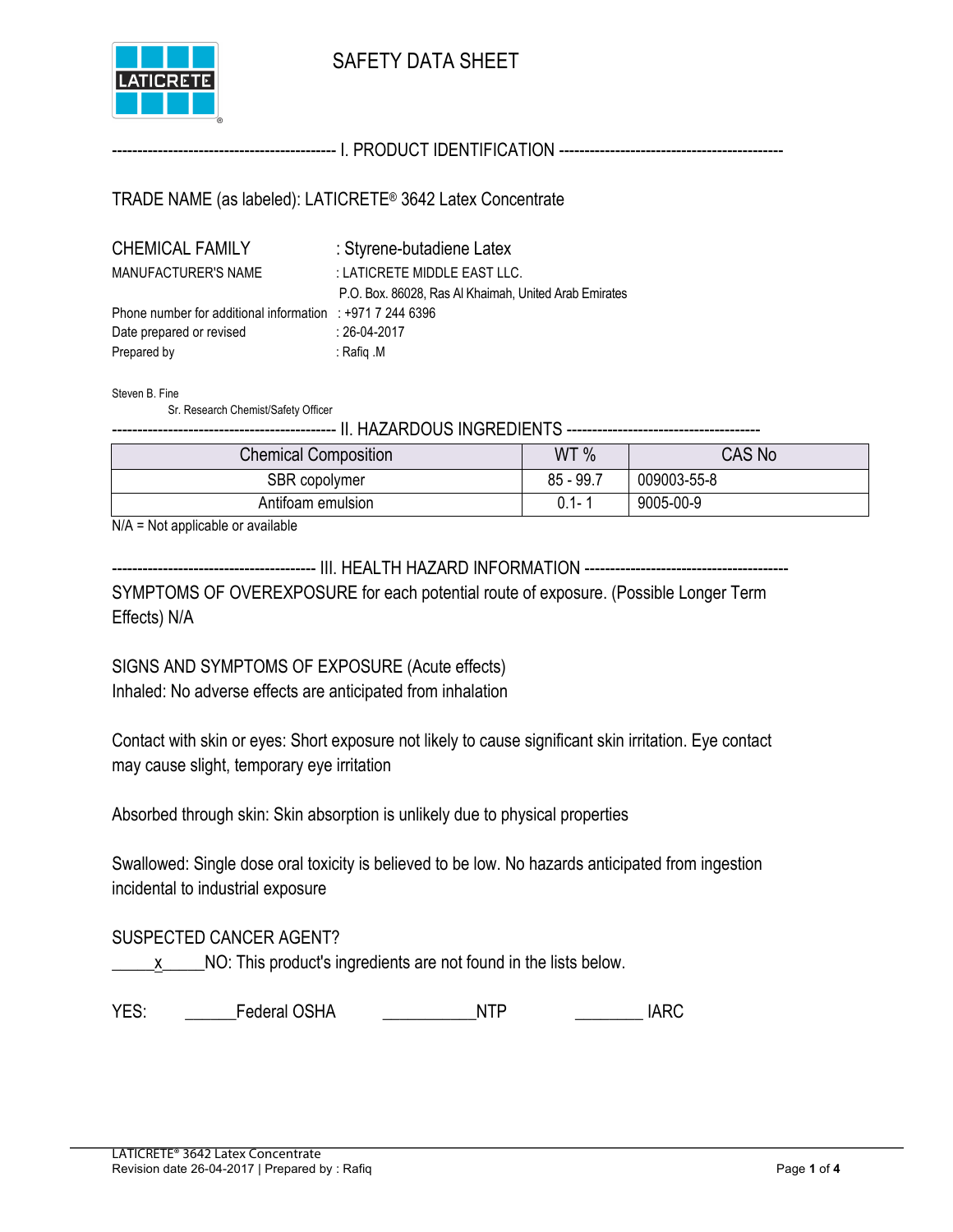| Eye Contact: Hold eyelids apart and immediately flush eyes with plenty of water for at least 15<br>minutes. Get medical attention immediately.                                                                                                                                                      |        |  |  |
|-----------------------------------------------------------------------------------------------------------------------------------------------------------------------------------------------------------------------------------------------------------------------------------------------------|--------|--|--|
| Skin Contact: Wash off in flowing water or shower                                                                                                                                                                                                                                                   |        |  |  |
| Inhaled: No adverse effects<br>Swallowed No adverse effects anticipated by this route of exposure incidental to proper industrial<br>Handling                                                                                                                                                       |        |  |  |
|                                                                                                                                                                                                                                                                                                     |        |  |  |
| Flash Point method): Non-flammable or combustible in liquid form                                                                                                                                                                                                                                    |        |  |  |
| Auto ignition temperature, °F: N/A                                                                                                                                                                                                                                                                  |        |  |  |
| Flammable limits in air, volume %: Lower (LEL)__________________________________                                                                                                                                                                                                                    |        |  |  |
| Fire extinguishing materials:                                                                                                                                                                                                                                                                       |        |  |  |
| carbon dioxide<br><u>x water</u> spray                                                                                                                                                                                                                                                              | other: |  |  |
| dry chemical<br><b>Example 1</b> foam                                                                                                                                                                                                                                                               |        |  |  |
| Unusual fire and explosion hazards: As latex, material is not combustible; however, the dried resin is<br>combustible similar to wood. Burning dry resin emits dense, black smoke.<br>----------------------------------- VI. SPILL, LEAK, AND DISPOSAL PROCEDURES -------------------------------- |        |  |  |
| Spill response procedures (include employee protection measures): Flush area with water<br>immediately. Avoid unnecessary exposure and contact. Wear safety glasses and impervious gloves.                                                                                                          |        |  |  |
| Preparing wastes for disposal (container types, neutralization, etc.): Soak up with absorbent<br>materials. Store in pails or drums. Bury in an approved landfill or burn solid wastes in an adequate<br>incinerator. If enters sanitary sewers, flush with large amounts of water.                 |        |  |  |
| NOTE: Dispose of all wastes in accordance with federal, state and local regulations.                                                                                                                                                                                                                |        |  |  |
| Should store at temperatures between 40-100°F.                                                                                                                                                                                                                                                      |        |  |  |
| ------------------------------------- VIII. Exposure Controls and Personal Protection -------------------------                                                                                                                                                                                     |        |  |  |
| Ventilation and engineering controls: Good general ventilation should be sufficient for most conditions<br>Respiratory protection (type): No respiratory protection should be needed if good ventilation is<br>Maintained                                                                           |        |  |  |
|                                                                                                                                                                                                                                                                                                     |        |  |  |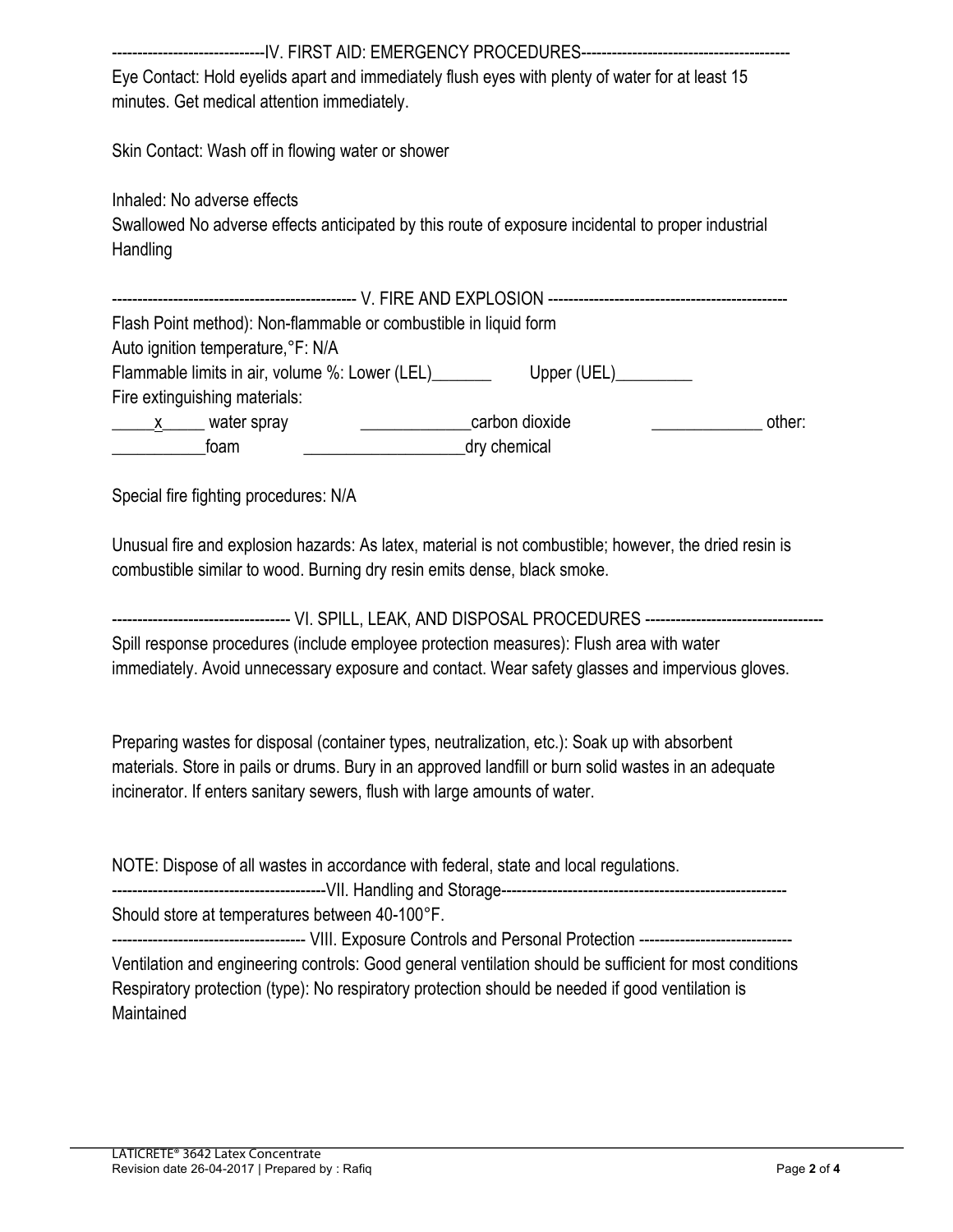Eye protection (type): Use chemical goggles or safety glasses

Gloves (specify material): Impervious gloves, vinyl or rubber Other clothing and equipment: Wear clean, long-sleeved, body-covering clothing

Work practices, hygienic practices: Maintain good housekeeping standards

Other handling and storage requirements: N/A

Protective measures during maintenance of contaminated equipment: See above.

------------------------------------------------ IX. PHYSICAL PROPERTIES --------------------------------------------

| Vapor density (air=1): N/A                                                                         | Melting point or range, °F: N/A             |  |  |
|----------------------------------------------------------------------------------------------------|---------------------------------------------|--|--|
| Specific gravity: 1.00                                                                             | Boiling point or range, °F: 212             |  |  |
| Solubility in water: Emulsion                                                                      | Evaporation rate (butyl acetate = 1): $N/A$ |  |  |
| Vapor pressure, mmHg at 20°C: N/A                                                                  |                                             |  |  |
| Appearance and odor: White liquid, slight odor                                                     |                                             |  |  |
| HOW TO DETECT THIS SUBSTANCE (warning properties of substance as a gas, vapor, dust, or            |                                             |  |  |
| $mist)$ :                                                                                          |                                             |  |  |
|                                                                                                    |                                             |  |  |
|                                                                                                    |                                             |  |  |
| Stability: x Stable Unstable                                                                       |                                             |  |  |
| Conditions to avoid: May coagulate if frozen at 32°F                                               |                                             |  |  |
| Incompatibility (materials to avoid): N/A                                                          |                                             |  |  |
| Hazardous decomposition products (including combustion products): (from burning, heating, or       |                                             |  |  |
| reaction with other materials). If dried resin is burned, produces a dense black smoke and noxious |                                             |  |  |
| gases (carbon monoxide and hydrocarbons                                                            |                                             |  |  |
| Hazardous polymerization: May occur x Will not occur                                               |                                             |  |  |
| Conditions to avoid: N/A                                                                           |                                             |  |  |
|                                                                                                    |                                             |  |  |
| N/A                                                                                                |                                             |  |  |
|                                                                                                    |                                             |  |  |
| N/A                                                                                                |                                             |  |  |
|                                                                                                    |                                             |  |  |

Dispose in compliance with local, state, and federal regulations.